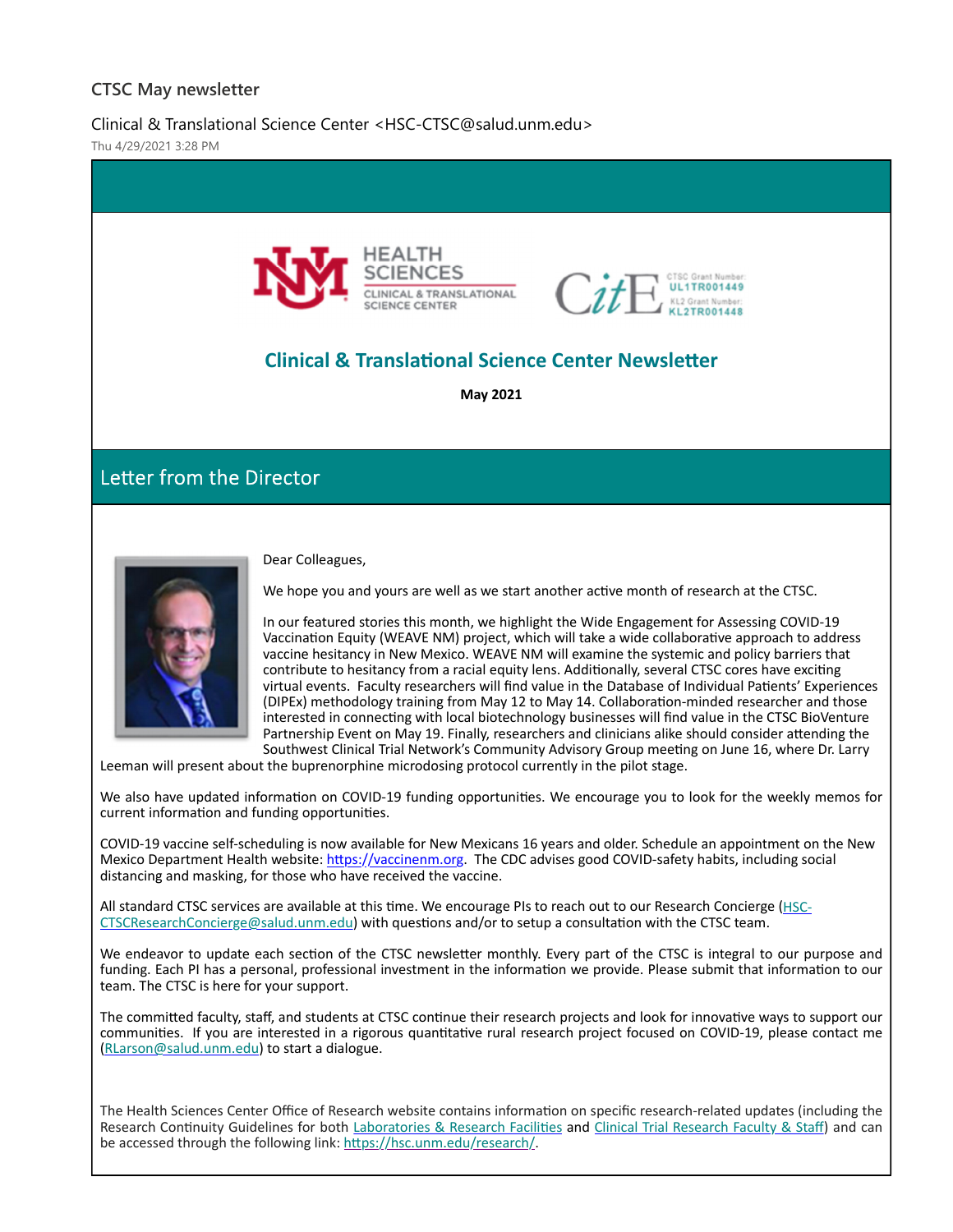Should you have any questions about our assets and services, please contact the CTSC Research Concierge at HSC-CTSCResearchConcierge@salud.unm.edu. If you have any issues finding the information that you need, please reach out to the CTSC Newsletter Team and they will get back to you.

As always, thank you so much for your continued support of the Clinical & Translational Science Center!

Warm regards,

Richard S. Larson, MD, PhD

PI, CEO and Director, Clinical & Translational Science Center

## CTSC Leadership

**CTSC Director, CEO & Principal InvesƟgator:** Richard S. Larson, MD, PhD **Associate Director, CTSC:** MaƩhew Campen, PhD **Associate Director, CTSC**: Nancy Pandhi, MD, PhD, MPH **Chief AdministraƟve Officer:** Carla Cordova, MPH **AdministraƟve Component Director:** Beth Tigges, PhD, RN, PNP, BC **Tracking & Evaluation Module Lead: Beth Tigges, PhD, RN, PNP, BC Quality & Efficiency Module Lead:** Beth Tigges, PhD, RN, PNP, BC **InformaƟcs Component Director:** Christophe Lambert, PhD **Community & CollaboraƟon Component Director:** Mark Unruh, MD **Community Engagement Module Lead:** Nancy Pandhi, MD, PhD, MPH **CollaboraƟon and CommercializaƟon Module Lead:** Eric Prossnitz, PhD **TranslaƟonal Endeavors (TE) Component Director:** Christopher AbboƩ, MD **TranslaƟonal Workforce Development (TWD) Module Lead:** KarleƩ Parra, PhD **Pilot TranslaƟonal & Clinical Studies (PTC) Module Lead:** Corey Ford, MD, PhD **Research Methods (RM) Component Director:** Mark Unruh, MD **BiostaƟsƟcs, Epidemiology & Research Design (BERD) Module Lead:** Mark Unruh, MD **Regulatory Knowledge & Support (RKS) Module Lead:** Corey Ford, MD, PhD **Hub Research Capacity (HRC) Component Director:** Nancy Pandhi, MD, PhD, MPH **IntegraƟon of Special PopulaƟons (ISP) Module Lead:** Nancy Pandhi, MD, PhD, MPH **Participant Clinical Interactions (PCI) Director:** Christopher Abbott, MD **Network Capacity (NC) Component Director:** Hengameh Raissy, PharmD **Trial Innovation Network (TIN) Module Lead:** Hengameh Raissy, PharmD **Drug Discovery & Repurposing Core Lead:** Hakim Djaballah, PhD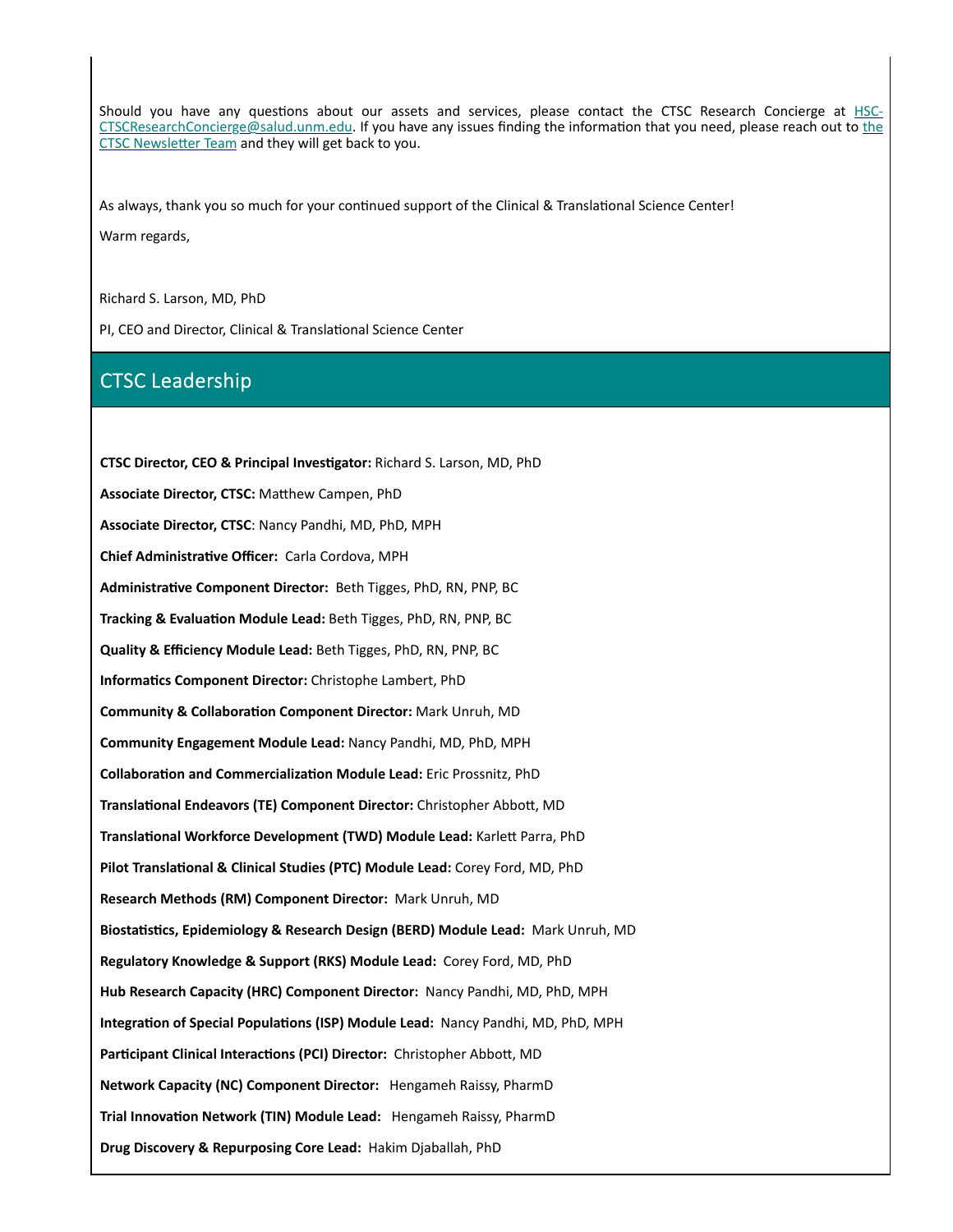Opioid-Use Populations with Integration, Outreach, Informatics, and Drug Discovery (OPIOIDD) Module Lead: Kimberly Page, PhD, MPH

**KL2 Mentored Career Development Component Director:** MaƩ Campen, PhD

**Clinical Laboratory Medical Director:** Qian‐Yun Zhang, MD, PhD

## Featured Stories

#### *WEAVE NM Project To Address Vaccine Hesitancy in New Mexico*

CTSC's community engagement core will be working closely with the recently funded Wide Engagement for Assessing COVID-19 Vaccination Equity (WEAVE NM) project, which will be taking a deep dive into understanding the social ecology of vaccine hesitancy across New Mexico. WEAVE NM is a collaborative project between Lisa Cacari Stone of the of the Transdisciplinary Research Engagement and Equity Center, Dr. Tassy Parker of the Center for NaƟve American Health, and Dr. Nina Wallerstein of the Center for Participatory Research. By working with the NIH and partners in other states, WEAVE NM will be able to go beyond understanding individual behavior changes to increasing vaccine hesitancy, to looking at the systems and policy barriers from a racial equity lens. The project will engage with communities across our state and using innovative methodologies such as digital policy stories (across urban and rural racial/ethnic communities), catalyst films. By leveraging community partnership assetsand trusted relationships, WEAVE NM will achieve maximum impact in understanding and addressing vaccine hesitancy.

#### *DIPeX Training May 12‐14, 2021*

The Health Experiences Research Network is offering a virtual training from May 12th to May 14th, 2021 via Zoom. All attendees will be trained on the implementation of the Database of Individual Patients' Experiences (DIPEx) methodology, topic selection, recruitment, qualitative interviewing, and online module development.

The price of this training is \$180 for students and residents and \$380 for all others. If you are a faculty or staff member at the University of New Mexico there is an option for using tuition remission as well. Please register here. More information will be sent over the coming months regarding a brief, mandatory asynchronous training course and meeting.

If you have any questions about the training, please contact Jeff Carter at jeacarter@salud.unm.edu for more information. Thank you!

#### *2021 CTSC BioVenture Partnership Event on May 19, 2021*

CTSC in collaboration with ASCEND Accelerator HUB are pleased to announce the 2021 CTSC BioVenture Partnership Event on Wednesday, May 19, 2021 ‐ 2:30 PM ‐ 5:30 PM. This is a virtual event hosted on Zoom. The BioVenture Partnership event creates opportunities for both the academic and local biotech business to connect, explore partnerships to boost the state's biotech economy, and to help move research out of the lab and into the market.

Participation is open to all UNM faculty, students, and biotech companies.

This is an excellent opportunity to showcase your latest research findings, share your non-confidential work with your colleagues, and receive valuable feedback from peers and industry experts.

- General Registration is open through May 18, 2021.
- Register online: goto.unm.edu/bioventure

For additional information and to register for upcoming Synergy meetings, please visit the webpage: https://hsc.unm.edu /research/ctsc/programs/team‐science.html.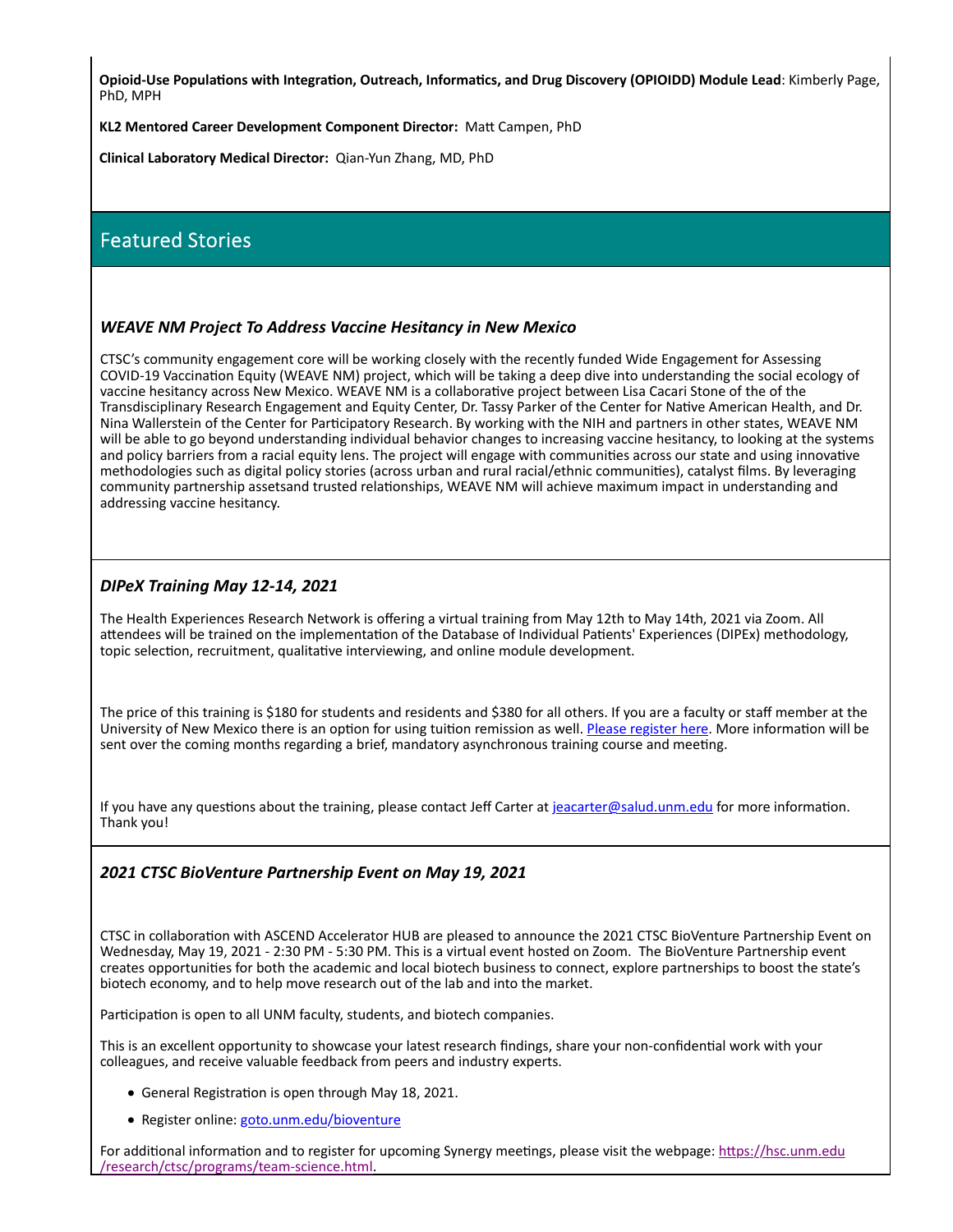Find out more about ASCEND Hub resources and activities on the ASCEND Hub website: https://ascendhub.org.

#### *Southwest Clinical Trials Network PresentaƟon on Buprenorphine Microdosing on June 16, 2021*



The CTSC OPIOIDD function is happy to announce the upcoming quarterly Southwest Clinical Trials Network's Community Advisory Group Meeting, on Thursday June 16, 2021 from 12:00pm-1:00pm. Special Focus of the CAG: Dr. Larry Leeman will present about the exciting new Buprenorphine Micro‐dosing protocol currently being piloted in the UNM Milagro Clinic. A buprenorphine micro‐dosing protocol carries the benefits of avoiding the need for pregnant patients to enter withdrawal, and occurring outpatient regardless of gestational age. A Q&A session will follow the presentation.

All are welcome to attend this important meeting. To register, please visit:

https://hsc-unm.zoom.us/meeting/register/tJckf-moqT4rH9x-Kw0-dE6hga26f46jd7HH

For more information, please contact Dr. Page at pagek@salud.unm.edu.

## Menu of Services & Resources

- **BiostaƟsƟcs Support**
- **Brain & Behavioral Disorders**
- **CiƟng the Clinical & TranslaƟonal Science Center**
- **Clinical Trials ParƟcipant Clinical InteracƟons**
- **Community Engagement**
- **Community Health Network**
- **Database Mining**
- **Drug Repurposing**
- **KL2 Scholars**
- **Intramural Funding**
- **Laboratory Services**
- **Pilot Funding**
- **Trial InnovaƟon Network**
- **Quality & Efficiency**  $\bullet$
- **Regulatory Knowledge & Support**  $\bullet$
- **Rural Health Research**  $\bullet$
- **Team Science & Commercialization**  $\bullet$
- **Training**  $\bullet$
- **Vulnerable PopulaƟons**

## AdministraƟon

### Tracking & Evaluation (T&E)

The Tracking and Evaluation Team is piloting a new "Common Metric" called the Median Accrual Metric. This metric is intended to look at our CTSC's ability to recruit and retain research participants. This metric will look at the entire calendar year for 2020 and will be reported in August of 2021.

### Quality & Efficiency (Q&E)

The Quality and Efficiency Team continues to work on two specific process improvements initiatives. These two projects will conclude in June of 2021 and will be evaluated for how the projects impacted our CTSC.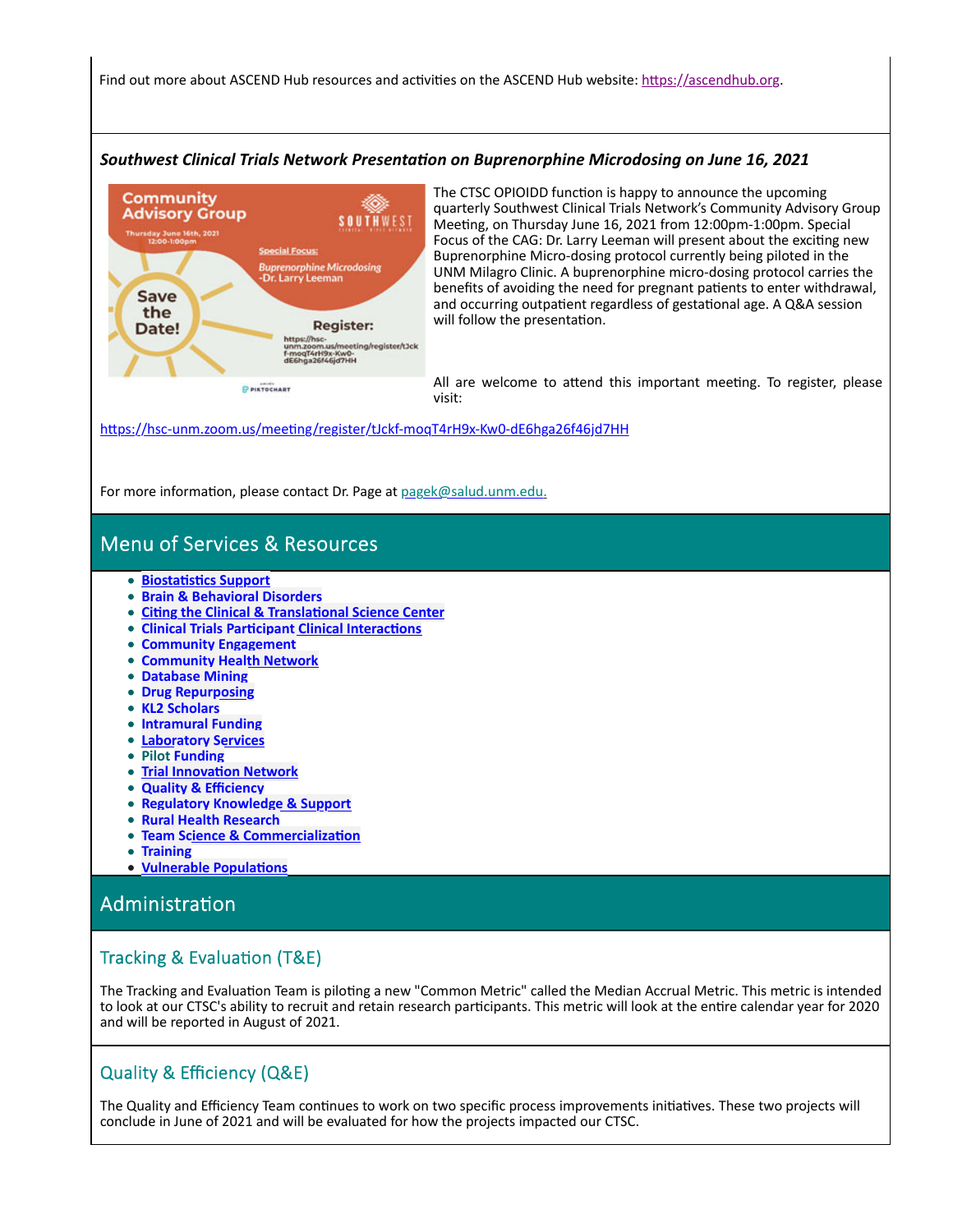#### *Dr. Laura Nervi Developing Health Literacy App with CTSC Team*

According to the Centers for Disease Control, over a third of adults in the U.S. have low health literacy. Low health literacy prevents people from making appropriate health decisions, and is especially prevalent in minority populations, the medically underserved, the elderly, and those with a low socioeconomic status. Dr. Laura Nervi is working with the CTSC Informatics App Team to develop a smartphone app which will address this gap in Spanish speakers. Her pilot project seeks to deliver a science‐ based health literacy and English as a Second Language (ESL) program for Spanish-speakers through an interactive language and health smartphone application. The content is based on the Health Literacy and English as a Second Language Curriculum previously developed by a team led by Dr. Francisco Coto Mas.

The program will include chronic disease prevention and disease management content. While it is a prototype, the objective is to obtain more funding to make the application more robust (and ready to be tested by the community partners and future users). The first phase is fully functional for pilot testing. The pilot project has developed an Android-compatible application, and the team has plans to develop an iOS version as well. The new language/health learning program will significantly increase autonomy, self‐efficacy, and access to healthcare among Spanish speakers.

#### *Data Requests & "Using Data Courses"*

The CTSC's Informatics core has helped hundreds of clinical researchers leverage UNMH's electronic health records and other medical databases to find eligible subjects for clinical trials, evaluate medical practice trends, and conduct longitudinal research projects upon nationwide cohorts. If you are interested in finding out more about how to use big data in your research, please read the descriptions of our "Using Data Courses" https://hsc.unm.edu/ctsc/training/training-catalog.html , you may also register on this same webpage to attend the course. If you are interested in an overview for your staff or faculty zoom meeting, please contact myalencia-reed@salud.unm.edu to arrange for a presentation.

Informatics also supports REDCap, if you have any questions about REDCap, please contact the REDCap Support Team at ctscredcap@salud.unm.edu.

## Community & Collaboration (C&C)

#### Community Engagement & Research Core (CERC)

*CERC SupporƟng NIMH AddicƟon Treatment Study*



Dr. Kimberly Page, Professor in the Division of Epidemiology, Biostatistics, and Preventive Medicine in the Department of Internal Medicine is conducting a randomized controlled trial: Collaboration Leading to Addiction Treatment and Relief from Other Stressors (CLARO). This project is funded by the National Institute of Mental Health (NIMH). The University of New Mexico in collaboration with the RAND Corporation are partnering with 13 community healthcare clinics across New Mexico from three health

systems (First Choice Community Healthcare, Hidalgo Medical Services, and UNM Family and Community Medicine). The goal of this project is to test whether or not a collaborative care model can improve access, quality, and outcomes for patients with Opioid Use Disorder (OUD) and co‐occurring PTSD and/or depression.

The project plans to recruit 1200 patients over the next 18 months. Half of these patients will receive usual care, while the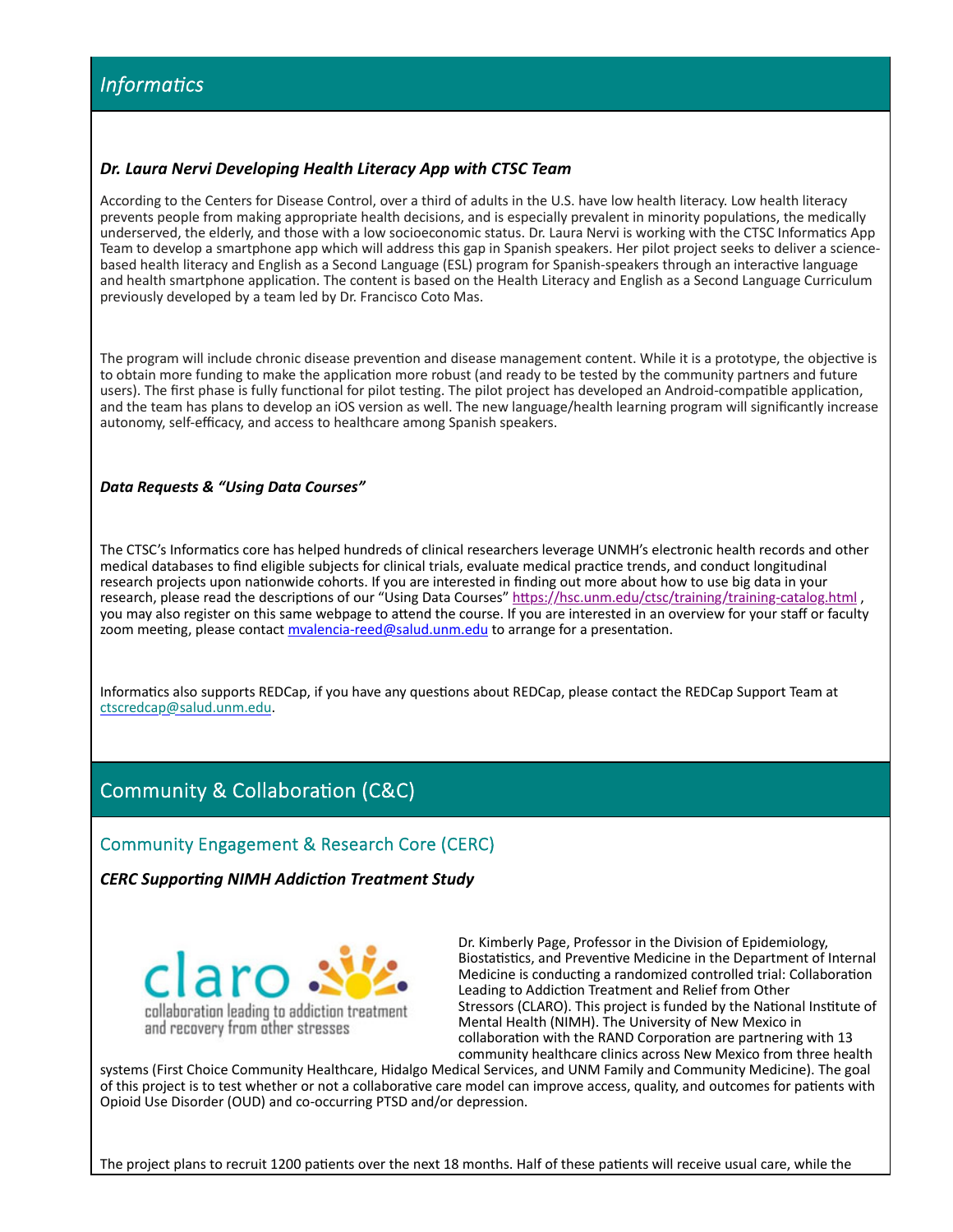other half will receive the collaborative care intervention. Patients randomized to collaborative care will work with a care coordinator who will help them access and stay in care. The two groups will be compared based on multiple outcomes, including substance use, how many begin and stay in treatment; how depression and PTSD symptoms change; and how other outcomes such as physical and mental health and wellbeing are affected.

CERC is supporting this multisite trial by helping screen and enroll participants, as well as administering the baseline interviews and randomizing the participants. The research team screens participants for co-occurring mental health conditions and OUD, collects information on substance use, mental health, and various social determinants of health. The CERC staff have been successful at engaging patients in both the rural and urban communities virtually via zoom and telephone. The study has enrolled 130 participants to date!

# Translational Endeavors (TE)i

## Translational Workforce Development (TWD)

#### *Course Offerings and ConsultaƟons – Free of Cost*

Translational Workforce Development has numerous course offerings and can even provide consultations as requested to assist you in your goals! Please request a consultation or additional information on any courses offered. The TWD team may be reached via HSC‐CTSCTWDTraining@salud.unm.edu.

For information regarding TWD, please visit our webpage: https://hsc.unm.edu/research/ctsc/training/index.html.

### Pilot Awards

The UNM CTSC provides a variety of Pilot Award Programs that distribute intramural funding for clinical and translational research at the Health Sciences Center, including two rounds of funding for our standard RFAs annually. To access a Funding Calendar of CTSC opportunities, please use this link: https://hsc.unm.edu/research/ctsc/pilot-funding/funding-calendars /index.html.

Please visit our web site at https://hsc.unm.edu/research/ctsc/pilot-funding/index.html for additional information.

## Research Methods (RM)

### Biostatistics, Epidemiology, and Research Design (BERD)

#### *BiostaƟsƟcs ConsultaƟon Services Available at CTSC*

The Biostatistics, Epidemiology, and Research Design (BERD) Core provides consultation and services, novel tools and methods intended to solve problems, and address barriers to the conduct of clinical and translational research. Services are open to all Health Sciences investigators (staff, students, and faculty) to understand the methodological aspects of their research for planning their projects, including power analysis, sample size, and research design for intermural and extramural grant submissions.

If you have a current pilot study that requires biostatical support, please schedule appointments as soon as possible.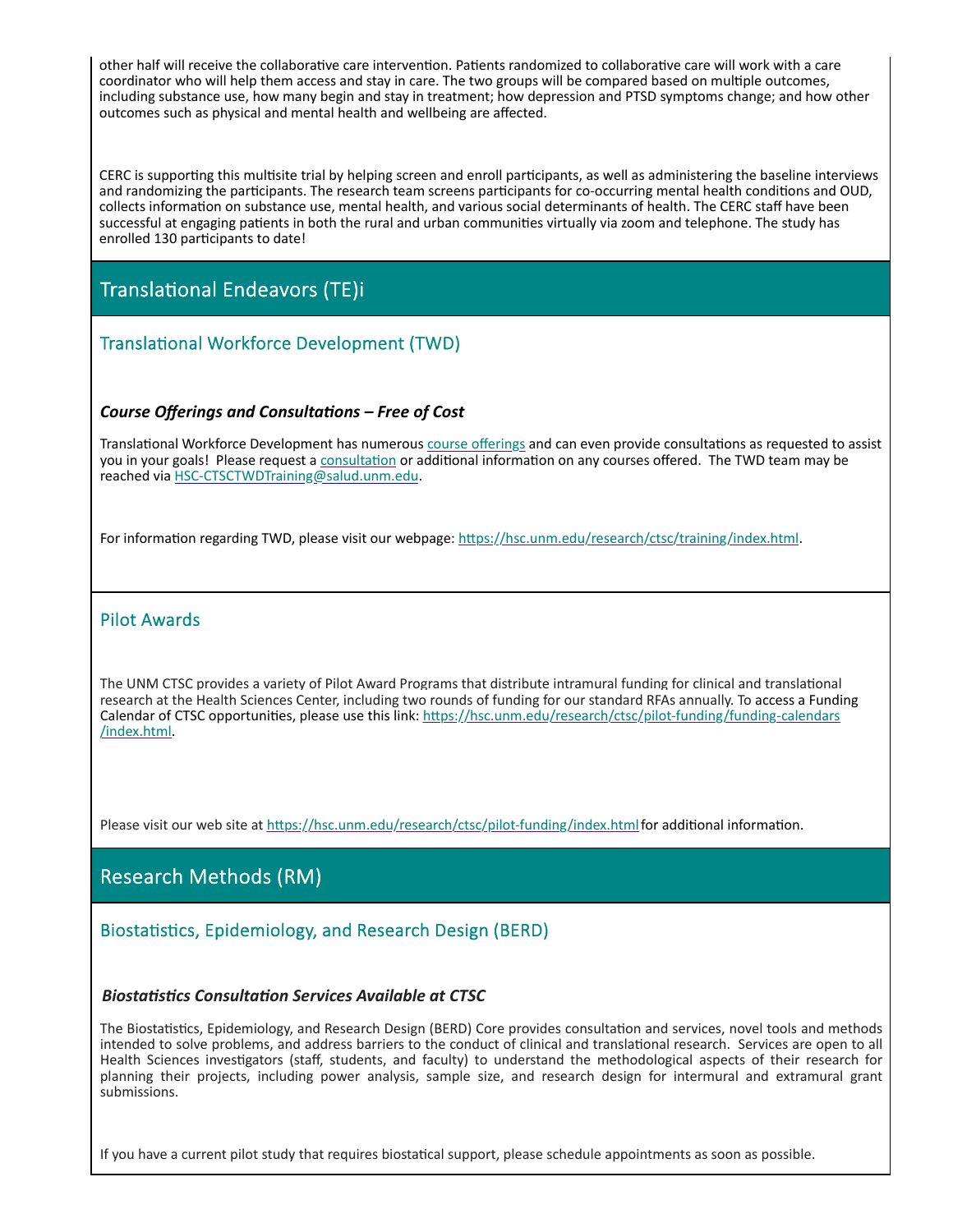Are you interested in applying for a pilot study? It is strongly recommended that you make an appointment with one our biostatisticians prior to your submission. Our expert biostatisticians can help in the initial stages of project development.

Appointments are available; but do fill up quickly. To schedule an appointment, please contact

HSC-CTSCbiostats@salud.unm.edu. Services are offered Monday through Friday.

Please visit our web site: http://hsc.unm.edu/research/ctsc/biostatistics/index.html.

### Regulatory Knowledge & Support (RKS)

#### **IRB Post Approval Monitoring (PAM) & Audits**

The UNMHSC Human Research Protections Office is committed to ensuring that all approved research is conducted in accordance with the IRB approved protocol, federal and state regulations, UNM's institutional policies, and the ethical principles outlined in the Belmont Report. The primary goal of the compliance monitoring is to provide the most current information to investigators through education, training, and monitoring. Upon selection for a PAM, the Principal Investigator will be notified in writing two weeks in advance.

The reason(s) for on-site review may include:

- random selections as part of a regular PAM cycle
- when IRB have cause that a non-compliance has occurred,
- when there is unanticipated problems involving risk to subjects or others
- subject or whistleblower complaints
- requests by an investigator to review their human subject processes

The CTSC Regulatory Knowledge Support (RKS) can assist investigators in preparing for their Post Approval Monitoring visit.

Please contact the CTSC Research Concierge @ HSC-CTSCResearchConcierge@salud.unm.edu for knowledge, assistance and updates regarding any regulatory requirements.

http://hsc.unm.edu/research/ctsc/regulatory-knowledge-and-support/index.html

## Hub Research Capacity (HRC)

Integrating Special Populations (ISP)

The Health Experiences Research Network, launched in 2014, is a partnership between researchers at University of Wisconsin‐ Madison, Johns Hopkins University, Oregon Health & Science University, Yale University, University of New Mexico, University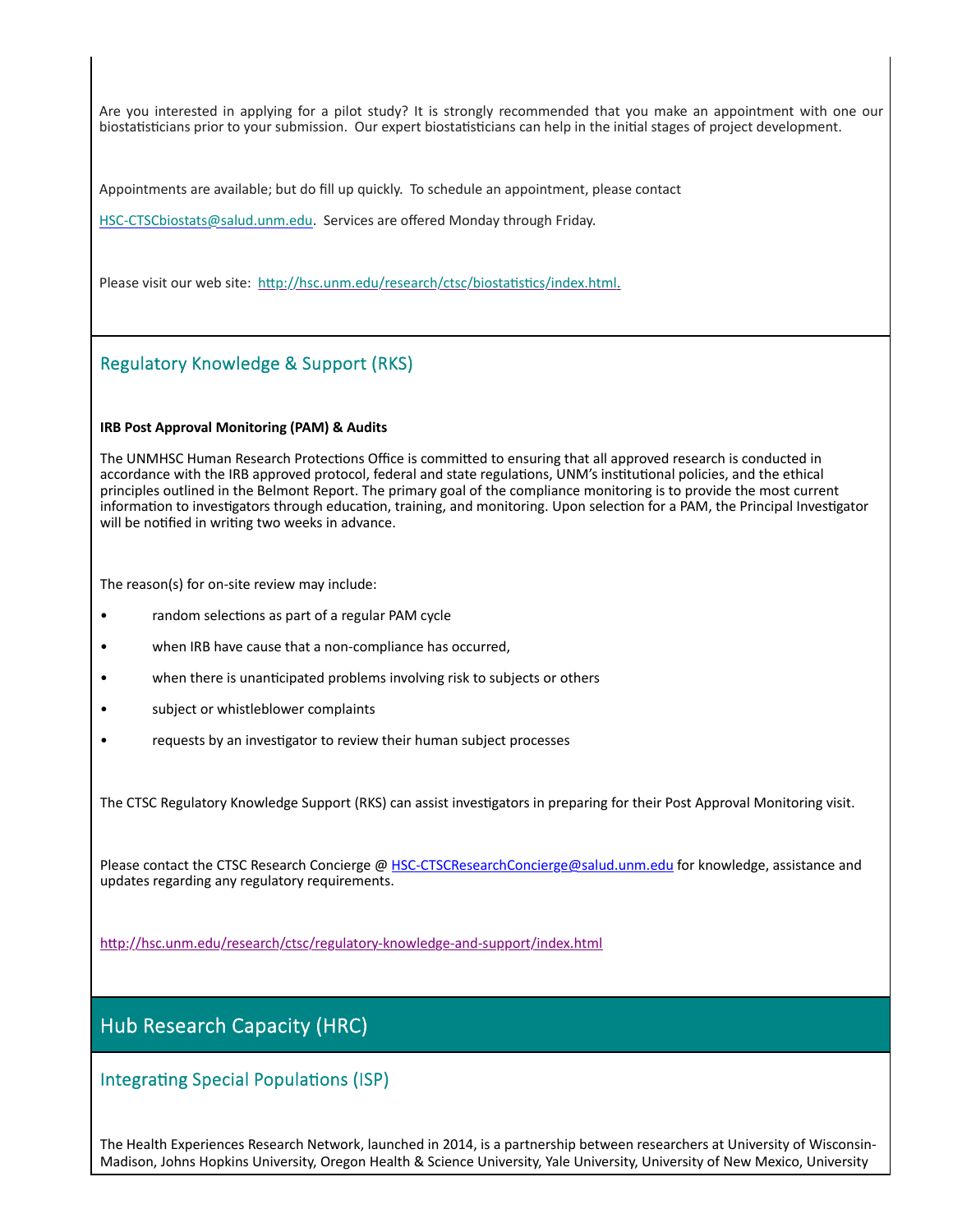of Utah-Salt Lake City, and the Veterans Administration. We're using our combined talents as researchers, innovators, and health care professionals, and our experiences as patients, parents, caregivers, and advocates to bring you real information on the experience of health and illness from a wide range of patients. HERN is committed to implementing the Database of Individual Patient Experiences (DIPEx) methodology in the United States so that each qualitative research study is conducted with rigor and its corresponding public-facing web-based "module" is interpretive, deeply descriptive, and holistic.

Once we have our established themes, they are presented as web-based modules at www.healthexperiencesusa.org. What we learned is organized by categories and topics that help visitors to the website discover what is relevant to them. We take special care to retain the voices of those we interviewed and include relevant clinical and background information. (source: www.healthexperiencesusa.org)

The UNM CTSC ISP team will be hosting a national web-based training for researchers and staff interested in learning about using this methodology on **May 12‐14, 2021**. To learn more, please contact Heidi Rishel Brakey at hrishelbrakey@salud.unm.edu.

## Participant Clinical Interactions (PCI)

Pulmonary arterial hypertension (PAH) is a rare, progressive disorder characterized by high blood pressure (hypertension) in the arteries of the lungs (pulmonary artery) for no apparent reason. The pulmonary arteries are the blood vessels that carry blood from the right side of the heart through the lungs. Symptoms of PAH include shortness of breath (dyspnea) especially during exercise, chest pain, and fainting episodes. The exact cause of PAH is unknown and although treatable, there is no known cure for the disease. PAH usually affects women between the ages of 30-60. Individuals with PAH may go years without a diagnosis, either because their symptoms are mild, nonspecific, or only present during demanding exercise. However, it is important to treat PAH because without treatment, high blood pressure in the lungs causes the right heart to work much harder, and over time, this heart muscle may weaken or fail.

Dr. Lana Melendres-Groves, is an Associate Professor in the Department of Internal Medicine's Division of Pulmonary, Critical Care and Sleep Medicine and serves as the PI for the trial: Uptravi: Selexipag- The Users Drug Registry (SPHERE). This is a prospective observation drug registry developed to examine the clinical characteristics and outcomes, as well as dosing regimens of patients treated with Uptravi. Selexipag was recently approved by the FDA for the treatment of PAH. The rationale behind this observational study is to further outline the clinical characteristics, outcomes and dosing/titration regimens of patients treated with Uptravi in routine clinical practice.

The UNM CTSC Participant and Clinical Interactions team is supporting Dr. Lana Melendes-Groves in this trial. The PCI research nurse conducted chart reviews of those patients enrolled in this study in order to provide the data needed by the trial.

For more information on how the PCI unit can help in research, please email Donna Sedillo at dlsedillo@salud.unm.edu.

### Community Health Network (CHN)

The Community Health Network (CHN) continues to make connections with our neighboring communities in rural New Mexico. Cynthia Killough, the program manager, has been attending as many virtual community health council meetings around the state as possible. These meetings provide a wealth of information about health disparities and concerns that are important to rural communities. The meetings also provide a way for Cynthia to introduce health research at UNM and help break down stigma associated with research in general.

One strategy Cynthia has been using to continue to engage communities in research is to connect them to other resources at UNM HSC. Cynthia recently collaborated with librarians Jonathan Pringle and Kelleen Maluski on creating a simple one-pager to help stop the spread of (health) misinformation. The one-pager contained 4 questions derived from a resource given to students on how to evaluate resources of information: https://libguides.health.unm.edu/evaluating/home#s-lg-box-wrapper-30956843.

The questions are: 1.) Who wrote it? 2.) Who was this written for? 3.) What's the purpose? and 4.) Where's the information coming from? Take these questions geared towards the general public, instead of the original academic view, Cynthia reached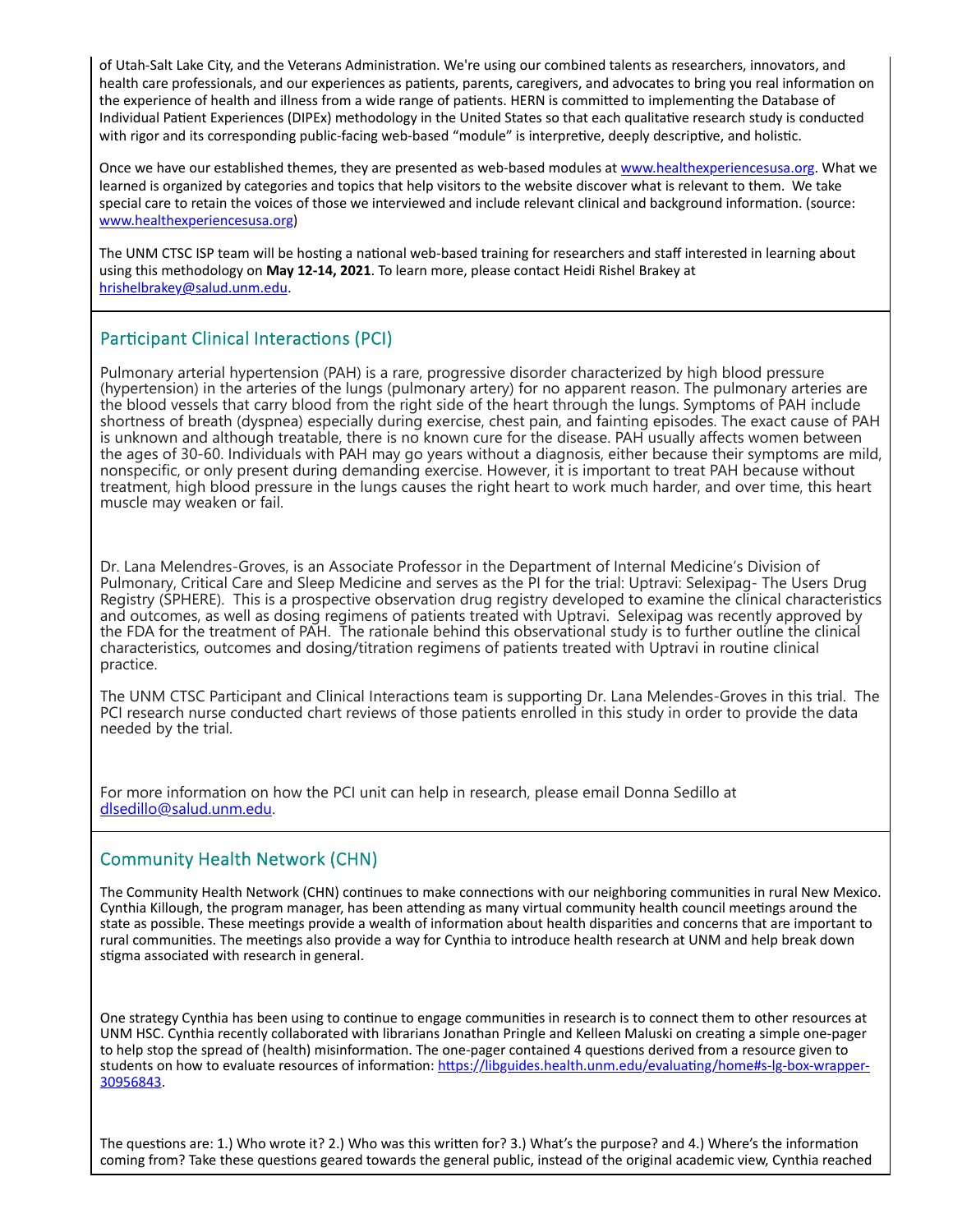out to several community members across the state to help evaluate and find just the right wording. The questions, which had been further translated into Spanish, were then reviewed and approved by the New Mexico Department of Health (NMDOH), as well as the HSLIC marketing team. The NMDOH loved the idea of the one-pager and found it so helpful that they had it translated into Navajo (pictured), Vietnamese and Arabic. Misinformation can be so detrimental to the health of our communities and it is important we all evaluate sources of information with a critical eye.



# Network Capacity (NC)

### Trial Innovation Network (TIN)

The Trial Innovation Network is a collaborative initiative within the CTSA Program and is composed of three key partners: the CTSA Program Hubs, the Trial Innovation Centers (TICs), and the Recruitment Innovation Center (RIC).

The vision for the Trial Innovation Network is to innovatively address critical roadblocks in clinical research and accelerate the translation of novel interventions into life-saving therapies.

The Trial Innovation Network is a collaborative national network with a focus in three main areas: operational innovation, operational excellence and collaboration. The Trial Innovation Network will leverage the expertise and resources of the CTSA Program. The Trial Innovation Network will feature a single IRB system, master contracting agreements, quality by design approaches, and a focus on evidence-based strategies to recruitment and patient engagement.

The goal of the Trial Innovation Network is to not only execute trials better, faster, and more cost-efficiently but, importantly, to be a national laboratory to study, understand and innovate the process of conducting clinical trials.

The University of New Mexico CTSC has been a part of the Trial Innovation Network and as a result has been a participating site in several studies that impact a variety of disease states. This important work has helped connect physicians at the University of New Mexico with the clinical trials specific to their specialty. This effort has encouraged new investigators to become engaged in clinical research. This collaboration is part of the larger mission to move innovated research from the bench, to the bedside, and ultimately out into the communities in which we live.

For more information on the Trial Innovation Network, please contact George Garcia at gemgarcia@salud.unm.edu.

# Drug Discovery & Repurposing Core (DDRC)

#### *The DDRC is a Resource for Rapidly TranslaƟng ExisƟng Drugs into New Clinical Trials*

Do you have ideas about ways to repurpose existing FDA-approved drugs? The CTSC is here to help. Dr. Hakim Djaballah, Module Lead for the Clinical & Translational Science Center Drug Discovery and Repurposing Core (DDRC) collaborates with UNM investigators other CTSCs to improve health outcomes by providing unique resources for rapidly translating existing drugs for use in new clinical trials. DDRC provides access to and operation of state-of-the-art technology in drug rescue, repurposing,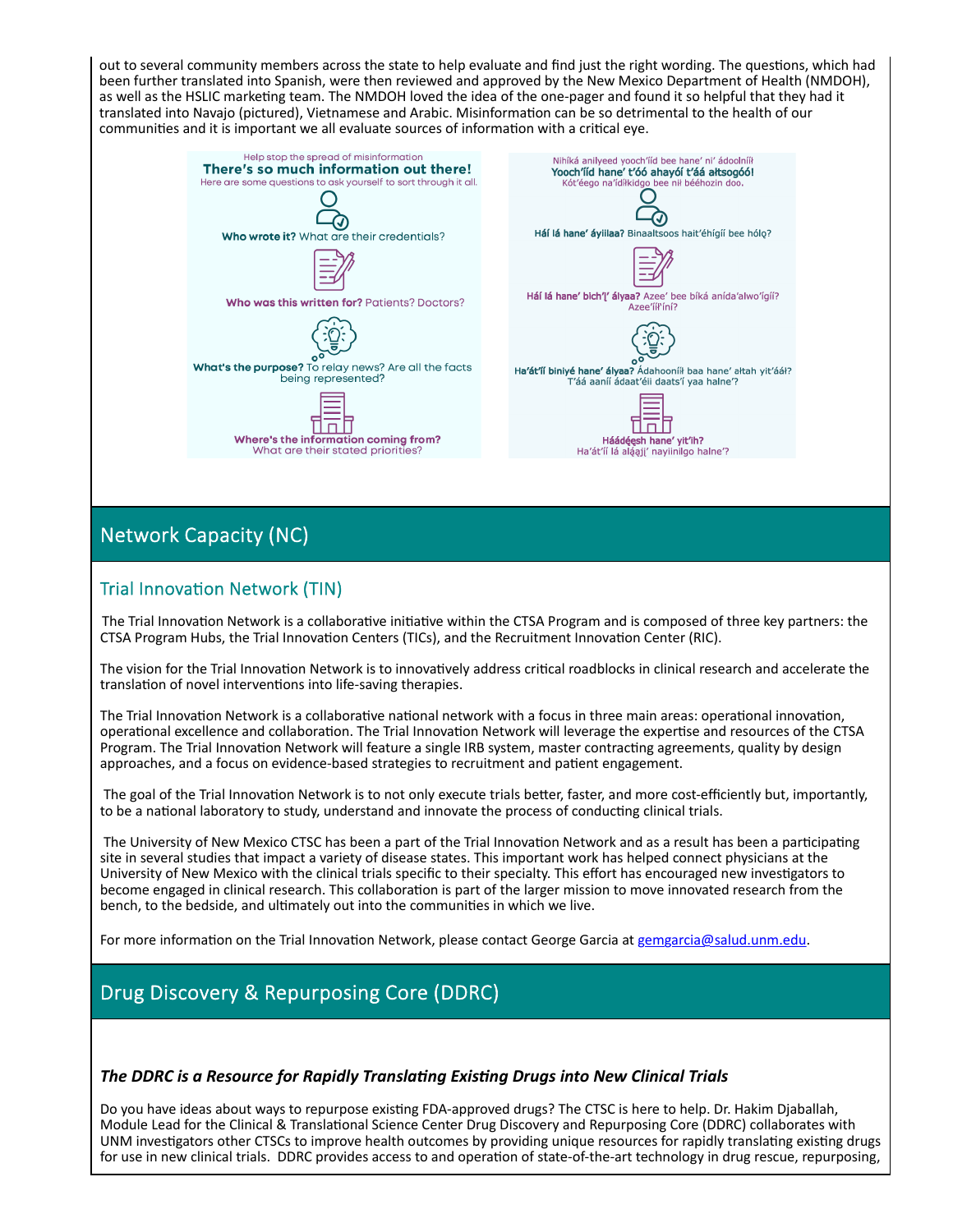and repositioning through innovative tools that support investigators and start-up companies. Additionally, DDRC provides support and guidance in translating pilot projects from preclinical proof-of-principle to clinical proof-of-concept as well as helps to develop first‐in‐human clinical trials.

For additional information or to become a DDRC member, please visit the DDRC (formerly DR3N) webpagehttps://hsc.unm.edu/research/ctsc/dr3n/index.html

## Clinical Laboratory (T‐Laboratory)

The CTSC Translational Laboratory (T-Laboratory) is comprised of 6,000 square feet of wet-lab space, located in the newly renovated CTSC Building. The T‐Laboratory offers state‐of‐the‐art equipment and technical assistance with laboratory techniques for UNM HS investigators. The experienced staff of the T-Laboratory provide specialized laboratory support, customized to meet the needs of the investigators in all aspects of research including protocol/assay development, budget preparation, and testing of patient samples for various assays. The T-Laboratory provides sample preparation and technical support for other non‐CTSC resources such as UNM Shared Flow Cytometry and High Throughput Screening Resource, and KUSAIR Small Animal Imaging. In addition, our staff will provide training to UNM HS investigators staff on molecular techniques, clinical techniques, or equipment. There are three options for utilization of CTSC T-Laboratory Services:

- Option A: Full Service Sample Testing
- Option B: Equipment Utilization by Investigator
- Option C: Preparation of Investigator's Experiments or Train Investigator's Staff to Perform Assays and Equipment.

Additionally, the CTSC Clinical Laboratory develops and carries out research-related sample analyses for UNM HS investigators, researchers throughout the United States and world, as well as corporate funded research projects.

For questions, please contact HSC-CTSCResearchConcierge@salud.unm.edu.

#### **Funding OpportuniƟes Specific to COVID‐19**

There are several significant funding opportunities available through the CTSC to address the COVID-19 pandemic. CTSC monitors these opportunities for our HSC faculty on a weekly basis and includes additional information from the NIH COVID-19 funding site for your convenience.

Some of these funding opportunities require an active grant or cooperative agreement. They may also need a Letter of Support from Dr. Larson, the CTSC PI. Please contact Michelle Parra (MMParra@salud.unm.edu) if you are interested in applying for any of the COVID-19 funding opportunities listed below.

**Recent AcƟve Funding OpportuniƟes Specific to COVID‐19 are listed below:**

| <b>Title</b>                                                                                                                                                                                                                                                                                  | <b>Notice</b><br><b>Number</b> | Organization(s) | Release<br>Date | RFA/PA/<br>PAR#                                  | <b>Expiration</b><br>Date | <b>Activity</b><br>Code(s) |
|-----------------------------------------------------------------------------------------------------------------------------------------------------------------------------------------------------------------------------------------------------------------------------------------------|--------------------------------|-----------------|-----------------|--------------------------------------------------|---------------------------|----------------------------|
| <b>Notice of Special</b><br>Interest (NOSI):<br>Availability of<br><b>Emergency</b><br>Competitive<br><b>Revisions for the</b><br><b>Clinical and</b><br><b>Translational</b><br><b>Science Award</b><br>(CTSA) Program to<br><b>Address COVID-19</b><br><b>Public Health</b><br><b>Needs</b> | NOT-<br>TR-21-022              | <b>NCATS</b>    | Feb 26,<br>2021 | PA-20-135                                        | Aug 17,<br>2021           | 333                        |
| <b>Notice of Special</b><br>Interest (NOSI):<br><b>Neurological and</b><br>Neurocognitive                                                                                                                                                                                                     | NOT-<br>AG-21-016              | <b>NIA</b>      | Feb 26,<br>2021 | PA-20-185<br>PA-20-183<br>PA-20-184<br>PA-20-195 | May 8,<br>2023            | R01,<br>R21, R03           |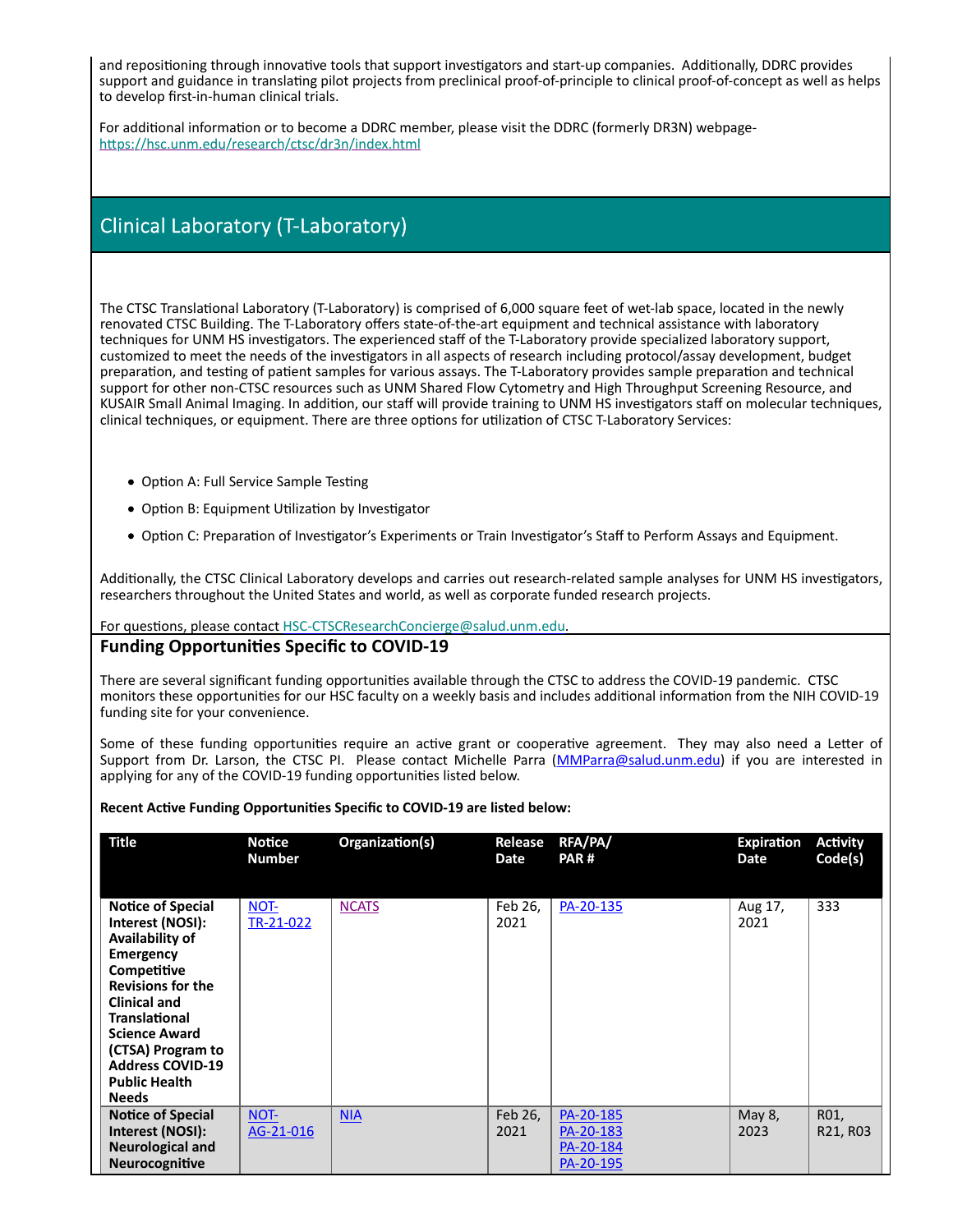| Sequelae from<br>SARS-CoV-2<br><b>Infection and</b><br><b>COVID-19 in Aging</b><br>and Age-Related<br>Neurodegeneration                                                                                                                                      |                   |                                                                                                                                                                                                                                        |                 | PA-20-194<br>PA-20-196<br>PA-20-200                                                                      |                 |                  |
|--------------------------------------------------------------------------------------------------------------------------------------------------------------------------------------------------------------------------------------------------------------|-------------------|----------------------------------------------------------------------------------------------------------------------------------------------------------------------------------------------------------------------------------------|-----------------|----------------------------------------------------------------------------------------------------------|-----------------|------------------|
| <b>Notice of Special</b><br>Interest (NOSI):<br>Availability of<br><b>Urgent</b><br>Competitive<br><b>Revisions for</b><br><b>Modeling Research</b><br>on Coronavirus<br>Disease 2019<br>(COVID-19) and the<br><b>Causative Virus</b><br>SARS-CoV-2          | NOT-<br>GM-21-019 | <b>NIGMS</b>                                                                                                                                                                                                                           | Feb 25,<br>2021 | PA-18-935                                                                                                | Dec 16,<br>2021 | 333              |
| <b>Notice of Special</b><br>Interest (NOSI):<br><b>Telehealth</b><br><b>Strategies for</b><br><b>Individuals with</b><br><b>HIV and Substance</b><br><b>Use Disorders</b>                                                                                    | NOT-<br>DA-21-019 | <b>NIDA</b>                                                                                                                                                                                                                            | Feb 10,<br>2021 | PA-20-184<br>PA-20-183<br>PA-20-200<br>PA-20-195<br>PA-20-194<br>PA-20-196<br>PA-20-146                  | Sep 8,<br>2024  | R01,<br>R03, R21 |
| <b>Notice of Special</b><br>Interest (NOSI)<br>Announcing the<br>Availability of<br>Administrative<br><b>Supplements and</b><br><b>Urgent</b><br>Competitive<br><b>Revisions for</b><br><b>Research on the</b><br>2019 Novel<br>Coronavirus                  | NOT-<br>DA-21-041 | <b>NIDA</b>                                                                                                                                                                                                                            | Apr 15,<br>2021 | PA-20-272<br>PA-18-935 (Urgent<br>Supplement)                                                            | Mar 31,<br>2022 | 333              |
| <b>Emergency</b><br><b>Awards:</b><br>Community-<br>engaged COVID-19<br><b>Testing</b><br><b>Interventions</b><br>among<br><b>Underserved and</b><br><b>Vulnerable</b><br><b>Populations RADx-</b><br>UP Phase II (U01<br><b>Clinical Trial</b><br>Optional) | RFA-<br>OD-21-008 | NIH, NIBIB, NIDDK,<br>NIEHS, NIMH, NINDS,<br>NINR, NIA, NIAAA,<br>NIDCD, NIDA, NIMHD,<br>NLM, OBSSR,<br>ODP, SGMRO, THRO,<br>NIDCR, NHLBI,<br>ECHO, NICHD,<br>NCI, NCATS, NCCIH,<br>NEI,<br>NHGRI, NIAID, NIAMS,<br><b>NIGMS, ORWH</b> | Apr 13,<br>2021 | RFA-<br>OD-21-009, U01 Research<br>Project (Cooperative<br>Agreements)<br>NOT-OD-21-103<br>NOT-OD-21-101 | Jul 8,<br>2021  | U01              |
| <b>Notice of Special</b><br>Interest (NOSI):<br><b>Medical</b><br><b>Consequences of</b><br>Smoking and<br><b>Vaping Drugs of</b><br>Abuse in<br><b>Individuals with</b><br>HIV and COVID-19                                                                 | NOT-<br>DA-21-017 | <b>NIDA</b>                                                                                                                                                                                                                            | Feb 4,<br>2021  | PA-20-184<br>PA-20-183<br>PA-20-200<br>PA-20-195<br>PA-20-194<br>PA-20-196                               | Sep 8,<br>2024  | R01,<br>R02, R03 |
| <b>Notice of Special</b><br>Interest (NOSI):<br><b>Complement in</b><br><b>Basic Immunology</b><br>(CIBI)                                                                                                                                                    | NOT-<br>AI-21-008 | <b>NIAID</b>                                                                                                                                                                                                                           | Feb 4,<br>2021  | PA-20-185<br>PA-20-195                                                                                   | Jan 8,<br>2023  | R01, R21         |
| <b>Notice of Special</b><br>Interest (NOSI):<br><b>Urgent</b><br>Competitive<br><b>Revisions and</b>                                                                                                                                                         | NOT-<br>MD-21-012 | <b>NIMHD</b>                                                                                                                                                                                                                           | Feb 4,<br>2021  | PA-20-272<br>PA-18-935 (Urgent<br>Supplement)                                                            | May 4,<br>2021  | 333              |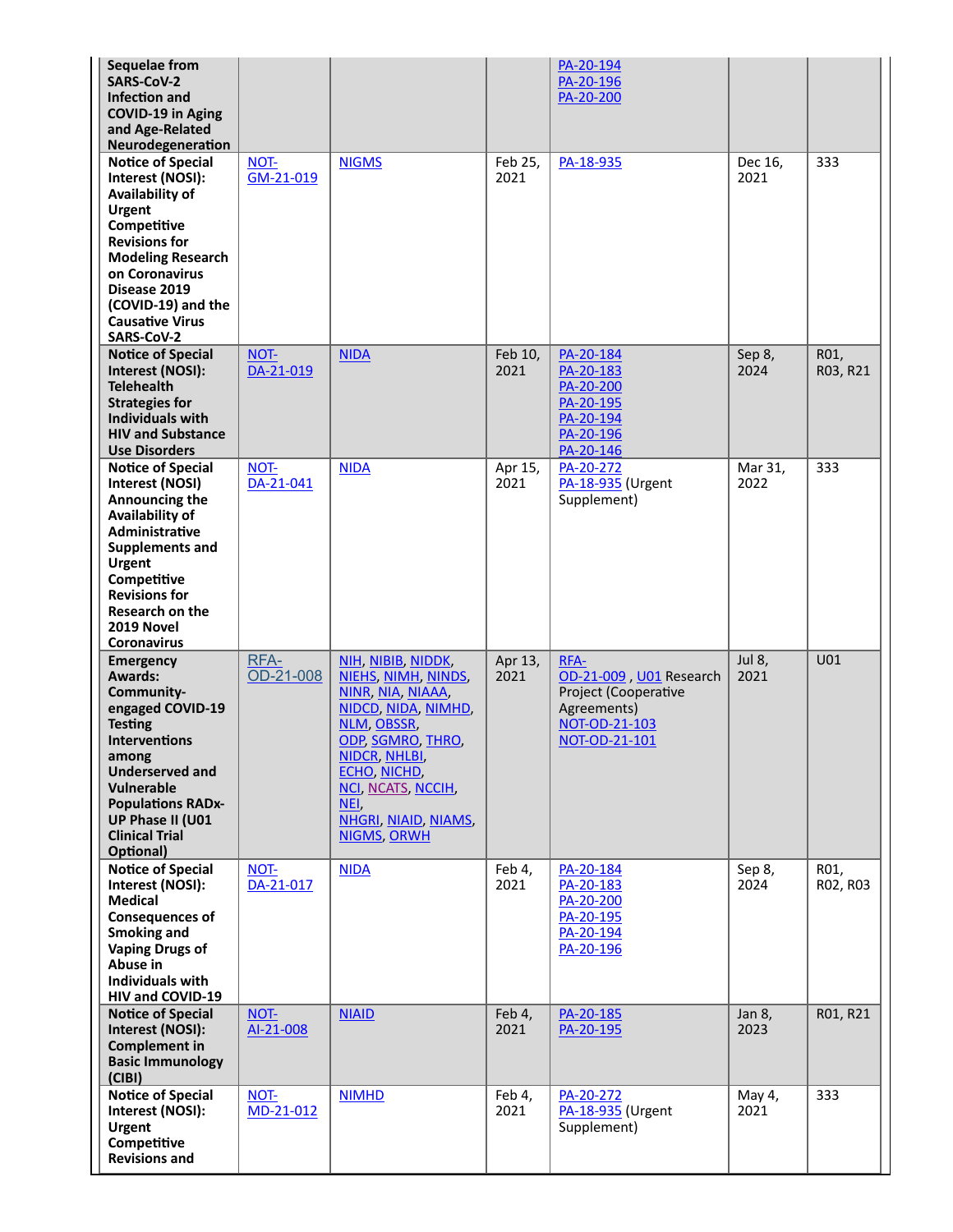| Administrative<br><b>Supplements for</b><br><b>Research at NIMHD</b><br><b>Research Centers in</b><br><b>Minority</b><br><b>Institutions (RCMI</b><br>U54s) on SARS-<br><b>CoV-2 Vaccine</b><br>Hesitancy, Uptake,<br>and<br>Implementation          |                   |                     |                 |                                                                                                                                                               |                 |                                                 |
|------------------------------------------------------------------------------------------------------------------------------------------------------------------------------------------------------------------------------------------------------|-------------------|---------------------|-----------------|---------------------------------------------------------------------------------------------------------------------------------------------------------------|-----------------|-------------------------------------------------|
| <b>Notice of Special</b><br>Interest (NOSI):<br>Long-Term<br>Neurocognitive<br><b>Consequences of</b><br>COVID-19 in<br><b>Individuals Living</b><br>with HIV and<br><b>Substance Use</b><br><b>Disorders</b>                                        | NOT-<br>DA-21-018 | <b>NIDA</b>         | Feb 3,<br>2021  | PA-20-184<br>PA-20-183<br>PA-20-200<br>PA-20-195<br>PA-20-194<br>PA-20-196<br>PA-20-146                                                                       | Sep 8,<br>2024  | R01,<br>R03, R21                                |
| <b>Notice of Special</b><br>Interest (NOSI):<br>Administrative<br><b>Supplements for</b><br>the Clinical and<br><b>Translational</b><br><b>Science Award</b><br>(CTSA) Program to<br><b>Address COVID-19</b><br><b>Public Health</b><br><b>Needs</b> | NOT-<br>TR-21-017 | <b>NCATS</b>        | Feb 3,<br>2021  | PA-20-272                                                                                                                                                     | Aug 17,<br>2024 | 333                                             |
| <b>Notice of Special</b><br>Interest (NOSI):<br><b>NIDCR Support for</b><br><b>Research on the</b><br>Physiological<br>Involvement of<br><b>Oral Cavity in</b><br><b>Coronavirus</b><br>Disease 2019<br>$(COVID-19)$                                 | NOT-<br>DE-21-001 | <b>NIDCR</b>        | Jan 26,<br>2021 | PA-20-185<br>PA-20-195                                                                                                                                        | May 28,<br>2023 | R01, R21                                        |
| <b>Notice of Special</b><br>Interest (NOSI):<br><b>Aging-Relevant</b><br><b>Behavioral and</b><br>Social Research on<br><b>Coronavirus</b><br>Disease 2019<br>$(COVID-19)$                                                                           | NOT-<br>AG-21-015 | NIA                 | Jan 26,<br>2021 | PA-20-183<br>PA-20-184<br>PA-20-185<br>PA-20-200<br>PA-20-194<br>PA-20-196<br>PA-20-195<br>PAR-19-374<br>PAR-19-314<br>PAR-19-070<br>PAR-19-071<br>PAR-20-070 | May 28,<br>2023 | R01,<br>RO3,<br>R21,<br>U19,<br>P01,<br>R21/R33 |
| <b>Notice of Special</b><br>Interest (NOSI):<br><b>Effects of smoking</b><br>and vaping on the<br>risk and outcome<br>of COVID-19<br>infection                                                                                                       | NOT-<br>DA-21-011 | <b>NIDA</b>         | Jan 26,<br>2021 | PA-20-184<br>PA-20-183<br>PA-20-200<br>PA-20-195<br>PA-20-194<br>PA-20-196<br>PA-20-146                                                                       | Sep 8,<br>2024  | R01,<br>R03, R21                                |
| Immune<br>Development in<br>Early Life (IDEaL)<br>(U19 Clinical Trial<br><b>Not Allowed)</b>                                                                                                                                                         | RFA-<br>AI-20-078 | <b>NIAID, NIEHS</b> | Jan 12,<br>2021 | RFA-AI-20-078                                                                                                                                                 | Jun 5,<br>2021  | U19                                             |
| <b>Immune</b><br>Development in<br><b>Early Life (IDEaL)</b>                                                                                                                                                                                         | RFA-<br>Al-20-077 | <b>NIAID, NIEHS</b> | Jan 12,<br>2021 | RFA-AI-20-077                                                                                                                                                 | Jun 5,<br>2021  | U01                                             |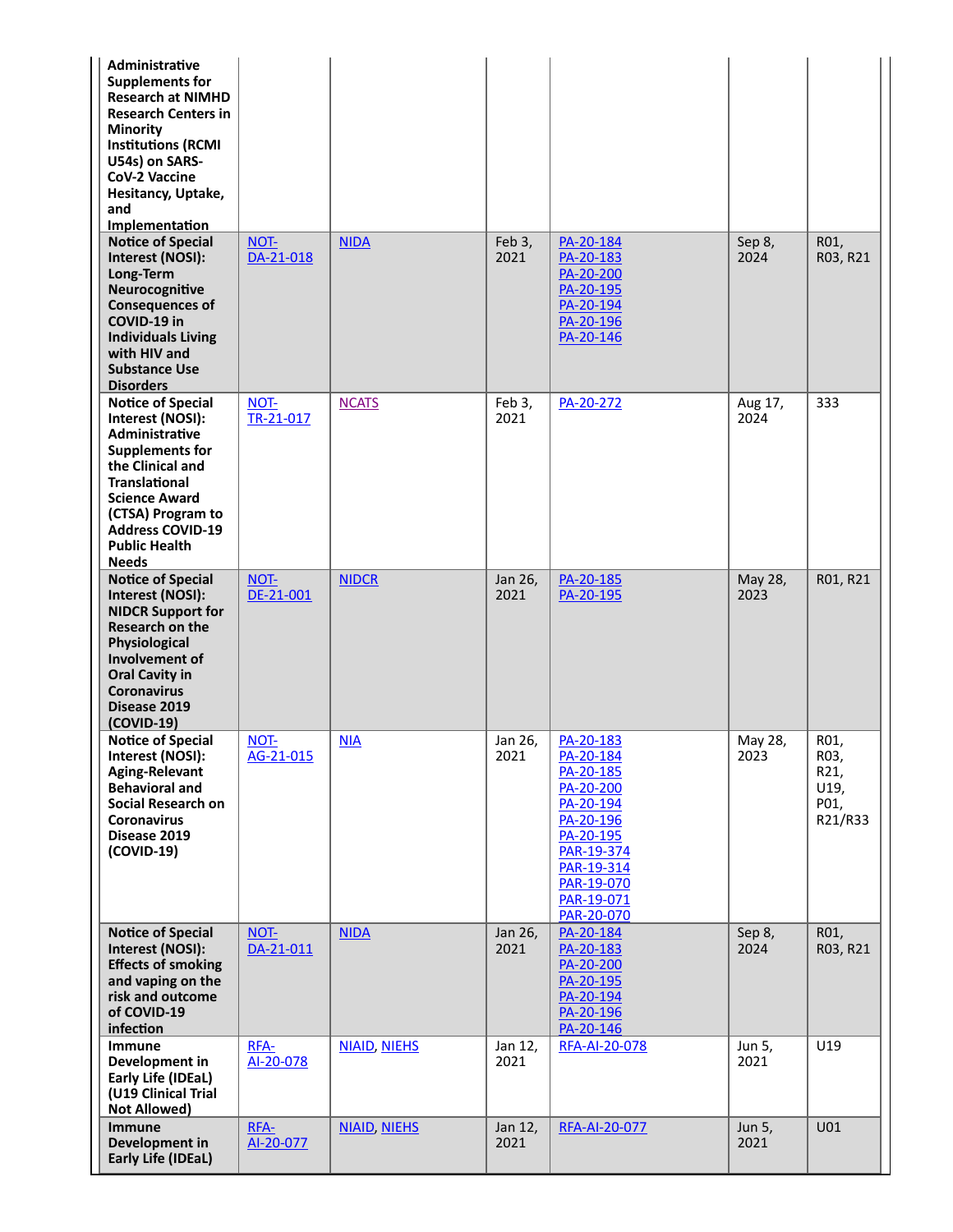| (U01 Clinical Trial<br><b>Not Allowed)</b>                         |                   |                                                          |                    |                                        |                 |                  |
|--------------------------------------------------------------------|-------------------|----------------------------------------------------------|--------------------|----------------------------------------|-----------------|------------------|
| <b>Notice of Special</b><br><b>Interest: Promoting</b>             | NOT-<br>AR-21-012 | <b>NIAMS</b>                                             | Jan 5,<br>2021     | PA-20-185<br>PA-20-195                 | Nov 19,<br>2021 | R01, R02         |
| Research on<br>COVID-19 and                                        |                   |                                                          |                    | PAR-21-055<br>PAR-21-054               |                 |                  |
| Rheumatic,<br>Musculoskeletal                                      |                   |                                                          |                    | PAR-21-053                             |                 |                  |
| and Skin Diseases<br><b>Notice of Special</b>                      | NOT-              | <b>NIMH</b>                                              | Dec 23,            | PA-20-272                              | Jun 2,          | 333              |
| Interest:<br>Administrative<br><b>Supplements for</b>              | MH-21-120         |                                                          | 2020               |                                        | 2023            |                  |
| COVID-19<br><b>Impacted NIMH</b>                                   |                   |                                                          |                    |                                        |                 |                  |
| Research                                                           |                   |                                                          |                    |                                        |                 |                  |
| <b>Notice of Special</b><br>Interest (NOSI):<br><b>Research to</b> | NOT-<br>MD-21-008 | NIMHD, NIAID,<br>NIAMS, NCI, ORWH,                       | Dec 17,<br>2020    | PA-20-183<br>PA-20-185                 | Jan 8,<br>2022  | <b>RO1</b>       |
| <b>Address Vaccine</b><br>Hesitancy, Uptake,                       |                   | NIMH, NINR, OBSSR,<br>ODP, NHLBI, NIDCR,<br><b>SGMRO</b> |                    |                                        |                 |                  |
| and<br>Implementation                                              |                   |                                                          |                    |                                        |                 |                  |
| among Populations<br>that Experience                               |                   |                                                          |                    |                                        |                 |                  |
| <b>Health Disparities</b>                                          |                   |                                                          |                    |                                        |                 |                  |
| <b>Notice of Special</b><br>Interest (NOSI):<br>Availability of    | NOT-<br>TR-21-011 | <b>NCATS</b>                                             | Dec 17,<br>2020    | PAR-18-940<br>PAR-18-464<br>PAR-15-304 | Jun 2,<br>2021  | 333              |
| <b>Emergency</b><br>Administrative                                 |                   |                                                          |                    | RFA-TR-14-009                          |                 |                  |
| <b>Supplements to</b><br><b>Clinical and</b>                       |                   |                                                          |                    |                                        |                 |                  |
| <b>Translational</b><br><b>Science Award</b>                       |                   |                                                          |                    |                                        |                 |                  |
| (CTSA) Program<br><b>Awards to Address</b>                         |                   |                                                          |                    |                                        |                 |                  |
| 2019 Novel<br><b>Coronavirus</b>                                   |                   |                                                          |                    |                                        |                 |                  |
| Disease (COVID-19)<br><b>Public Health</b>                         |                   |                                                          |                    |                                        |                 |                  |
| <b>Needs</b>                                                       |                   |                                                          |                    |                                        |                 |                  |
| <b>Notice of Special</b><br>Interest: Impact of<br>COVID-19 on     | NOT-<br>NS-21-037 | <b>NINDS</b>                                             | Mar<br>15,<br>2021 | PAR-20-072                             | May 6,<br>2021  | 333              |
| Dementia Risk,<br><b>Progression and</b>                           |                   |                                                          |                    |                                        |                 |                  |
| <b>Outcomes in ADRD</b><br><b>Populations</b>                      |                   |                                                          |                    |                                        |                 |                  |
| <b>Emergency</b><br><b>Awards: Notice of</b>                       | NOT-<br>AI-21-002 | <b>NIAID</b>                                             | Nov<br>10,         | PAR-20-072                             | Jun 12,<br>2021 | PO <sub>1</sub>  |
| <b>Special Interest</b><br>(NOSI) on Pan-                          |                   |                                                          | 2020               |                                        |                 |                  |
| <b>Coronavirus</b><br><b>Vaccine</b>                               |                   |                                                          |                    |                                        |                 |                  |
| <b>Development</b><br><b>Program Projects</b>                      |                   |                                                          |                    |                                        |                 |                  |
| <b>Notice of Special</b><br>Interest (NOSI):                       | NOT-<br>DA-20-084 | <b>NIDA</b>                                              | Oct 27,<br>2020    | PA-20-183<br>PA-20-200                 | Sep 8,<br>2024  | R01,<br>R03, R21 |
| <b>Effects of smoking</b><br>and vaping on the                     |                   |                                                          |                    | PA-20-195                              |                 |                  |
| risk and outcome<br>of COVID-19<br>infection                       |                   |                                                          |                    |                                        |                 |                  |
| <b>Notice of Special</b><br>Interest (NOSI):                       | NOT-<br>GM-21-032 | <b>NIGMS</b>                                             | Mar<br>10,         | PAR-20-072                             | May 1,<br>2021  | 333              |
| Administrative<br><b>Supplements to</b>                            |                   |                                                          | 2021               |                                        |                 |                  |
| <b>SEPA Awards to</b>                                              |                   |                                                          |                    |                                        |                 |                  |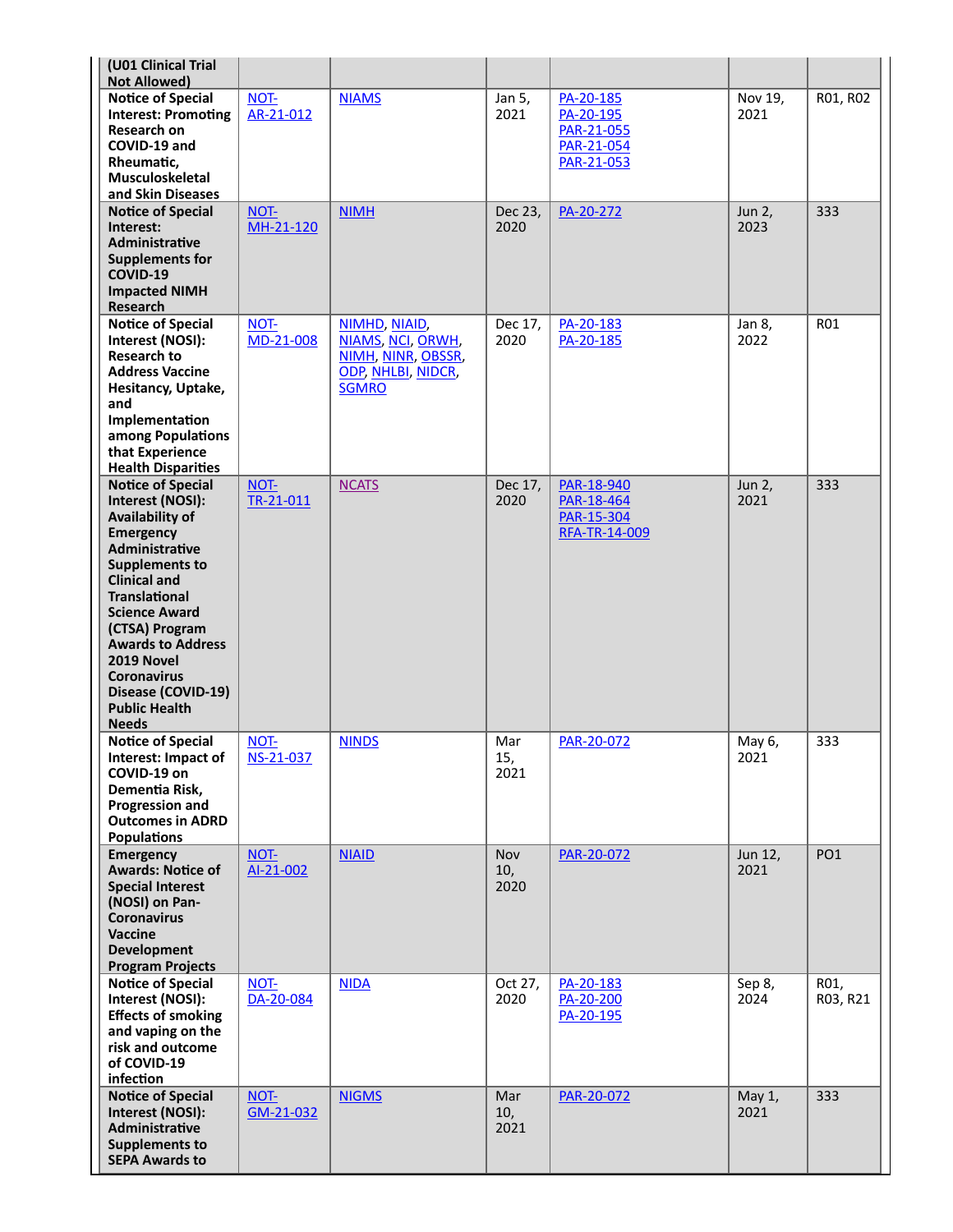| <b>Develop Innovative</b><br><b>Educational</b><br><b>Resources to</b><br><b>Address SARS-</b><br><b>CoV-2 Vaccine</b><br><b>Hesitancy</b>                                                                                                                                                                                              |                   |                                                                                                                                     |                     |                                                                            |                 |                 |
|-----------------------------------------------------------------------------------------------------------------------------------------------------------------------------------------------------------------------------------------------------------------------------------------------------------------------------------------|-------------------|-------------------------------------------------------------------------------------------------------------------------------------|---------------------|----------------------------------------------------------------------------|-----------------|-----------------|
| <b>Notice of Special</b><br>Interest (NOSI):<br>The Influence of<br><b>Host Resilience on</b><br><b>Heterogeneity of</b><br><b>Acute Respiratory</b><br><b>Distress</b><br>Syndrome/Acute<br>Lung Injury<br>(ARDS/ALI)                                                                                                                  | NOT-<br>HL-20-814 | <b>NHLBI</b>                                                                                                                        | Sept<br>15,<br>2020 | PAR-20-183<br>PAR-20-185                                                   | July 6,<br>2024 | U01             |
| <b>Notice of Special</b><br>Interest (NOSI):<br>Availability of<br><b>Emergency Awards</b><br>for Limited Clinical<br><b>Trials to Evaluate</b><br><b>Therapeutic and</b><br><b>Vaccine Candidates</b><br><b>Against SARS-</b><br>$CoV-2$                                                                                               | NOT-<br>AI-20-065 | <b>NIAID</b>                                                                                                                        | Aug 13,<br>2020     | PAR-18-633                                                                 | Sep 1,<br>2021  | U01             |
| <b>Notice of Special</b><br>Interest (NOSI):<br><b>Simulation</b><br><b>Modeling and</b><br><b>Systems Science to</b><br><b>Address Health</b><br><b>Disparities</b>                                                                                                                                                                    | NOT-<br>MD-20-025 | NIMHD, NCI, NIDA,<br>NLM, ODP, OBSSR,<br><b>NIMH, NIAMS</b>                                                                         | Aug 13,<br>2020     | PA-20-185                                                                  | May 8,<br>2023  | R01             |
| <b>Limited</b><br>Competition<br><b>Emergency</b><br><b>Awards: Shared</b><br><b>Personal Protective</b><br>Equipment<br><b>Resources for</b><br><b>COVID-19 Related</b><br>Vaccine and<br><b>Treatment Clinical</b><br><b>Trials and Clinical</b><br><b>Studies (S10</b><br><b>Clinical Trial Not</b><br>Allowed)                      | PAR-20-256        | <b>NIAID</b>                                                                                                                        | Jul 13,<br>2020     | PAR-20-256                                                                 | Jul 8,<br>2021  | S <sub>10</sub> |
| <b>Notice of Special</b><br>Interest (NOSI)<br>regarding the<br>Availability of<br>Emergency<br>Competitive<br><b>Revisions for Select</b><br><b>Research Activities</b><br>related to Severe<br><b>Acute Respiratory</b><br>Syndrome<br><b>Coronavirus 2</b><br>(SARS-CoV-2) and<br><b>Coronavirus</b><br>Disease 2019<br>$(COVID-19)$ | NOT-<br>AI-20-059 | <b>NIAID</b>                                                                                                                        | Jul 6,<br>2020      | PA-20-135                                                                  | Jul 2,<br>2021  | 333             |
| <b>Notice of Special</b><br><b>Interest (NOSI)</b><br>regarding the<br>Availability of<br><b>Urgent</b><br>Competitive                                                                                                                                                                                                                  | NOT-<br>OD-20-129 | NIH, NCI, NHGRI,<br>NCCIH, NINDS, ORIP<br>NIMHD, NIA, NIDCR,<br>NIAID, NIAMS, NIEHS,<br>NCATS, NIDCD, NICHD,<br><b>NIDDK, NHLBI</b> | Jun 25,<br>2020     | PA-18-591 (Parent Admin<br>Supplement)<br>PA-18-935 (Urgent<br>Supplement) | Jul 13,<br>2021 | 333             |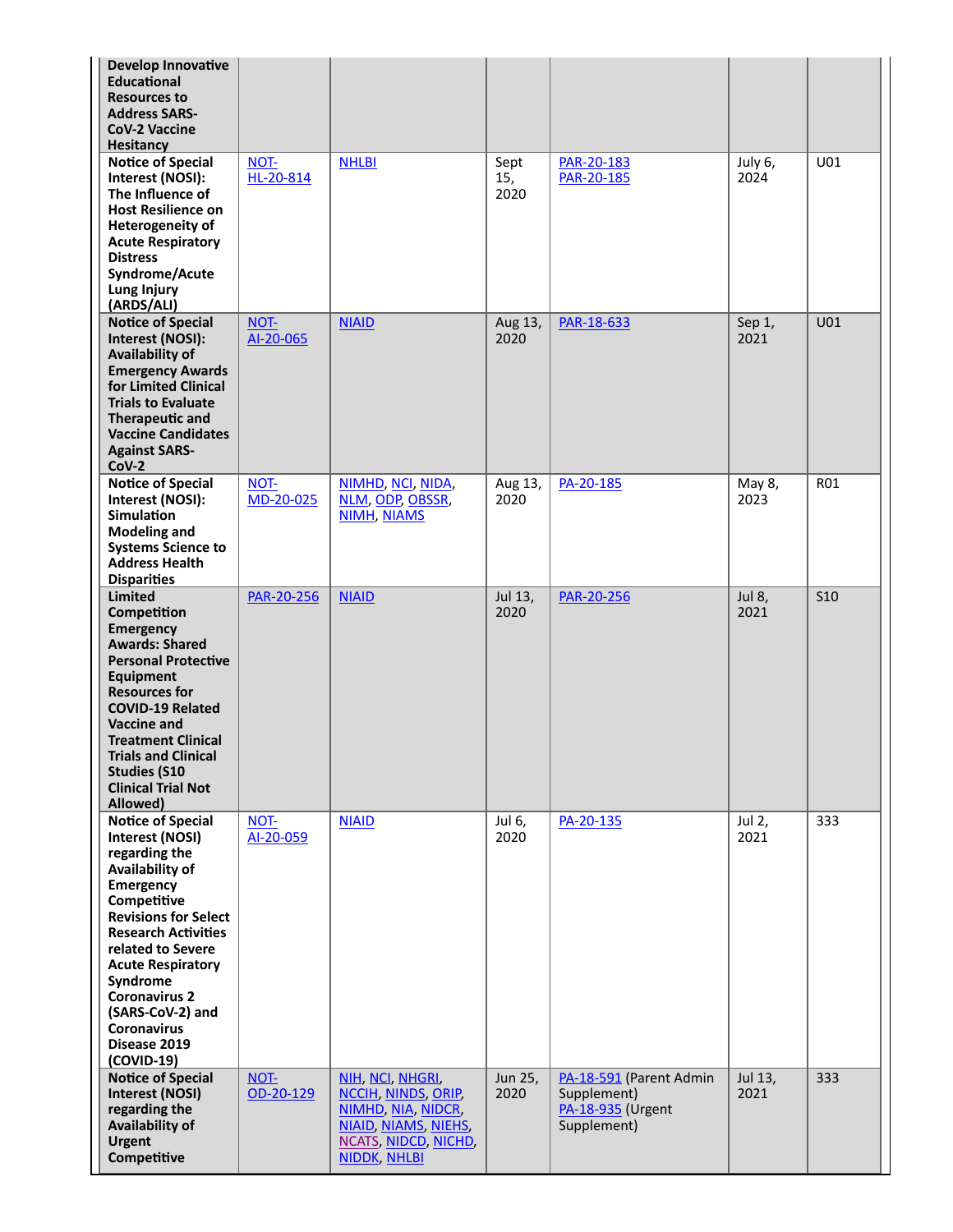| <b>Revisions and</b><br><b>Administrative</b><br><b>Supplements for</b><br><b>Research on</b><br><b>Coronavirus</b><br>Disease 2019<br>(COVID-19) in<br><b>Individuals with</b><br><b>Down Syndrome</b><br>for the INCLUDE<br>Project                                                             |                          |                                 |                 |                                                                                                       |                 |                                     |
|---------------------------------------------------------------------------------------------------------------------------------------------------------------------------------------------------------------------------------------------------------------------------------------------------|--------------------------|---------------------------------|-----------------|-------------------------------------------------------------------------------------------------------|-----------------|-------------------------------------|
| <b>Notice of Special</b><br>Interest (NOSI):<br><b>NIDCD is Interested</b><br>in Supporting<br>Research on the<br>Impact of<br>COVID-19 on<br><b>Mission Specific</b><br>Sensory and<br>Communication<br><b>Disorders</b>                                                                         | NOT-<br>DC-20-008        | <b>NIDCD</b>                    | Jun 4,<br>2020  | PA-18-334 PA-20-185<br>PA-20-184 PA-20-196<br>PA-20-195 PA-19-270<br>PA-19-271 PA-19-273<br>PA-19-272 | Sep 8,<br>2022  | R01,<br>R21,<br>R41/R42,<br>R43/R44 |
| <b>Notice of Special</b><br>Interest (NOSI):<br><b>NIEHS Support for</b><br><b>Understanding the</b><br>Impact of<br>Environmental<br><b>Exposures on</b><br><b>Coronavirus</b><br>Disease 2019<br>$(COVID-19)$                                                                                   | NOT-<br>ES-20-020        | <b>NIEHS</b>                    | Apr 10,<br>2020 | PA-18-591 (Parent Admin<br>Supplement)<br>PA-18-935 (Urgent<br>Supplement)<br>RFA-ES-19-011           | May 4,<br>2021  | 333, R21                            |
| <b>Notice of Special</b><br>Interest (NOSI):<br><b>Competitive and</b><br>Administrative<br><b>Supplements for</b><br>the Impact of<br>COVID-19<br>Outbreak on<br><b>Minority Health</b><br>and Health<br><b>Disparities</b>                                                                      | NOT-<br>MD-20-019        | NIMHD, NIA, NIAAA,<br>NIMH, ODP | Apr 9,<br>2020  | PA-18-591 (Parent Admin<br>Supplement)<br>PA-18-935 (Urgent<br>Supplement)                            | May 1,<br>2021  | 333                                 |
| <b>Notice of Special</b><br><b>Interest (NOSI)</b><br>regarding the<br>Availability of<br>Emergency<br>Competitive<br><b>Revisions to</b><br><b>Existing NIH Grants</b><br>and Cooperative<br><b>Agreements for</b><br><b>Tissue Chips</b><br>Research on the<br>2019 Novel<br><b>Coronavirus</b> | <b>NOT-</b><br>TR-20-017 | <b>NCATS</b>                    | Apr 9,<br>2020  | PA-20-135                                                                                             | Jan 26,<br>2022 | $\overline{333}$                    |
| <b>Notice of Special</b><br>Interest (NOSI)<br>regarding the<br>Availability of<br>Administrative<br><b>Supplements for</b><br><b>Tissue Chips</b><br>Research on the<br>2019 Novel<br><b>Coronavirus</b>                                                                                         | NOT-<br>TR-20-016        | <b>NCATS</b>                    | Apr 9,<br>2020  | PA-18-591                                                                                             | Jan 26,<br>2022 | 333                                 |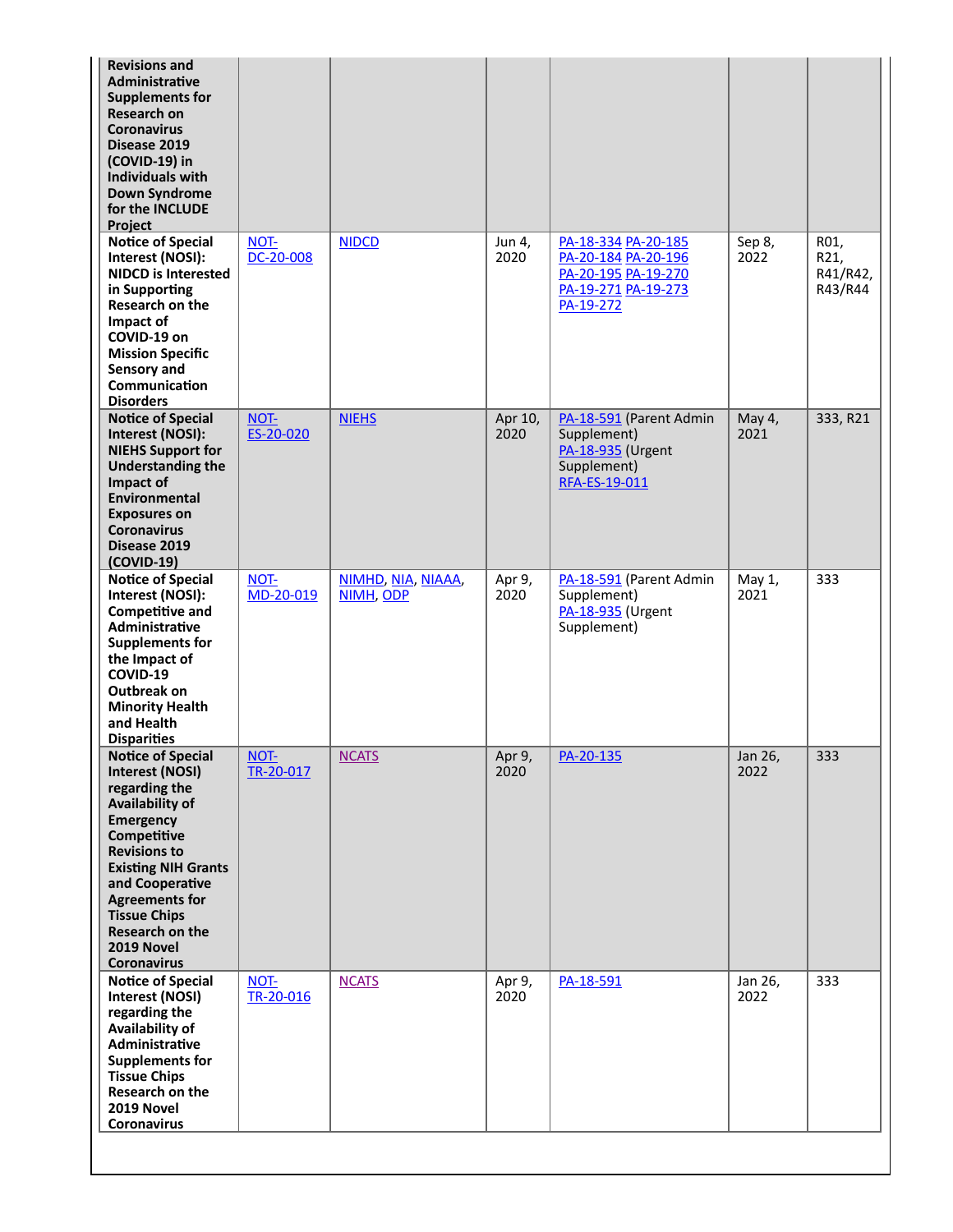| <b>Notice of Special</b><br>Interest (NOSI):<br><b>NIEHS Support for</b><br><b>Understanding the</b><br>Impact of<br>Environmental<br><b>Exposures on</b><br><b>Coronavirus</b><br>Disease 2019<br>$(COVID-19)$                                              | NOT-<br>ES-20-015 | <b>NIEHS</b>                                                                                                                                           | Apr 8,<br>2020     | RFA-ES-19-011                                                              | May 4,<br>2021  | 333, R21                 |
|--------------------------------------------------------------------------------------------------------------------------------------------------------------------------------------------------------------------------------------------------------------|-------------------|--------------------------------------------------------------------------------------------------------------------------------------------------------|--------------------|----------------------------------------------------------------------------|-----------------|--------------------------|
| <b>Notice of Special</b><br>Interest (NOSI):<br><b>NIA Availability of</b><br>Administrative<br>Supplements and<br><b>Revision</b><br>Supplements on<br><b>Coronavirus</b><br>Disease 2019<br>(COVID-19)                                                     | NOT-<br>AG-20-022 | NIA, NIMH                                                                                                                                              | Apr 2,<br>2020     | PA-18-591 (Parent Admin<br>Supplement)<br>PA-18-935 (Urgent<br>Supplement) | May 1,<br>2021  | 333                      |
| <b>Notice of Special</b><br>Interest (NOSI):<br><b>Clinical and</b><br><b>Translational</b><br><b>Science Award</b><br>(CTSA) Program<br><b>Applications to</b><br><b>Address 2019</b><br><b>Novel Coronavirus</b><br>(COVID-19) Public<br><b>Heath Need</b> | NOT-<br>TR-20-011 | <b>NCATS</b>                                                                                                                                           | Mar<br>24,<br>2020 | PA-18-591 (Parent Admin<br>Supplement)<br>PA-18-935 (Urgent<br>Supplement) | Jul 10,<br>2021 | 333,<br>U01,<br>R21, U54 |
| Emergency<br>Competitive<br><b>Revision to Existing</b><br><b>NIH Awards</b><br>(Emergency<br>Supplement -<br><b>Clinical Trial</b><br>Optional)                                                                                                             | PA-20-135         | NIH, NCATS, NCCIH,<br>NCI, NHGRI, NIA,<br>NIAAA, NIAID, NIAMS,<br>NIBIB, NICHD, NIDCD,<br>NIDDK, NIEHS, NIGMS,<br>NIMH, NIMHD, NINR,<br>NLM, ORWH, OSC | Mar<br>10,<br>2020 | PA-20-135                                                                  | Sep 8,<br>2025  | 333                      |
| The Intersection of<br><b>Sex and Gender</b><br>Influences on<br><b>Health and Disease</b><br>(R01 Clinical Trial<br>Optional)                                                                                                                               | RFA-<br>OD-19-029 | <b>ORWH, NCCIH, NHGRI,</b><br>NHLBI, NIA, NIAAA,<br>NIAID, NIDA, NIDCR,<br>NIEHS, NIMH, NINR                                                           | Sep 27,<br>2019    | PA-20-272                                                                  | Nov 27,<br>2021 | R01                      |
| <b>Notice of Special</b><br>Interest (NOSI):<br>Administrative<br><b>Supplements to FIC</b><br><b>Awards for COVID-</b><br>19-related<br>Research in Low- or<br>Middle-Income<br><b>Countries</b>                                                            | NOT-<br>TW-21-004 | <b>FIC</b>                                                                                                                                             | Mar<br>23,<br>2021 | PA-20-272<br>NOT-TW-21-003                                                 | May 15,<br>2021 | 333                      |
| <b>Notice of Special</b><br>Interest (NOSI):<br>Administrative<br><b>Supplements for</b><br><b>COVID-19-</b><br><b>Impacted FIC</b><br><b>Research Training</b><br>and Education<br><b>Awards</b>                                                            | NOT-<br>TW-21-003 | <b>FIC</b>                                                                                                                                             | Mar<br>23,<br>2021 | PA-20-272<br>NOT-TW-21-004                                                 | May 15,<br>2021 | 333                      |